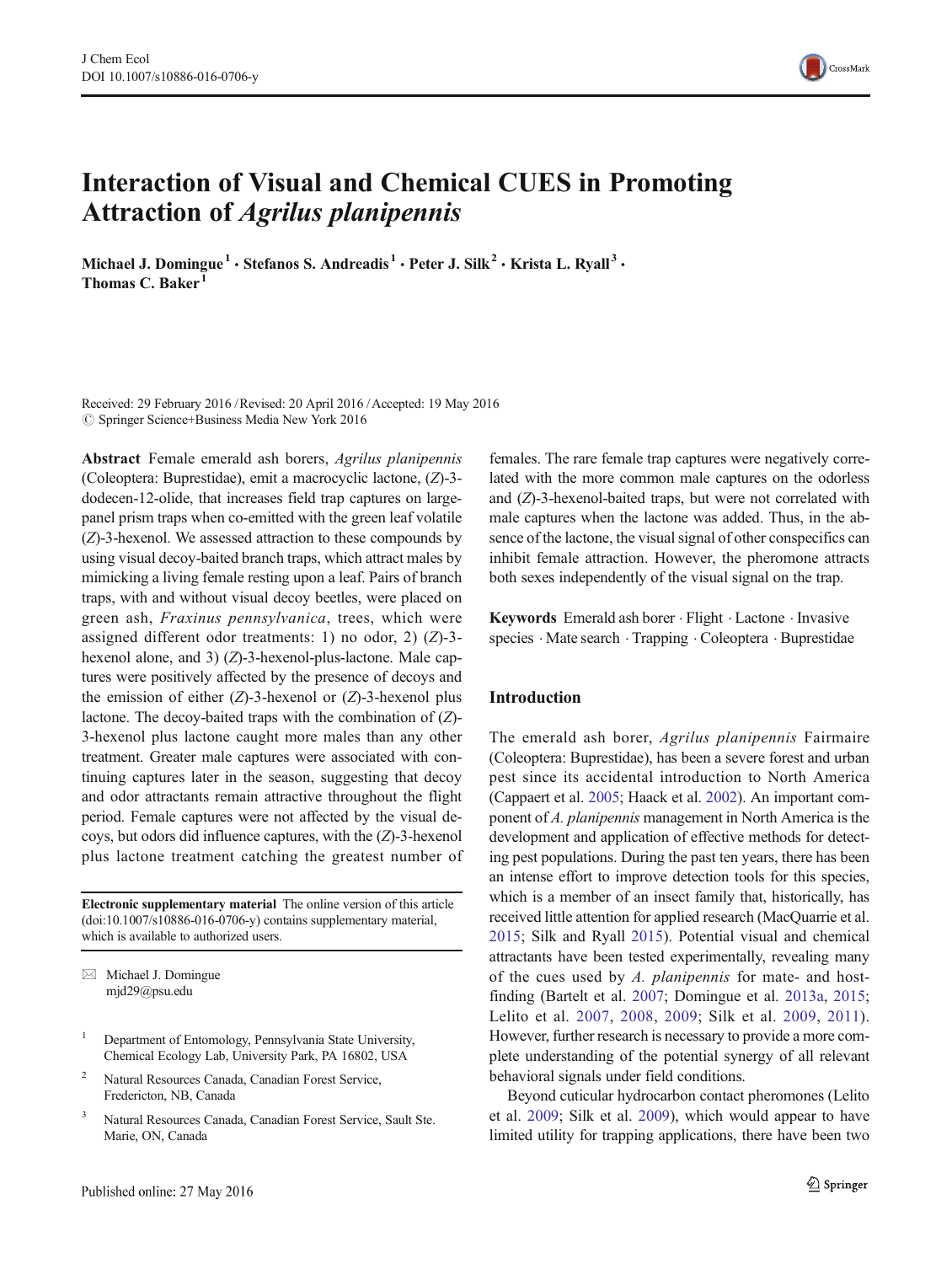types of chemical attractants developed for A. planipennis. The first includes plant-associated odors. Agrilus planipennis antennae are responsive to a number of Fraxinus bark odors (Crook et al. [2009](#page-5-0)) and common green leaf volatiles (DeGroot et al. [2008;](#page-5-0) Rodriguez-Saona et al. [2006\)](#page-6-0). Attraction to stan-dard green and purple "prism traps" (Francese et al. [2005,](#page-6-0) [2010\)](#page-6-0) increased with the addition of commercially available bark distillates from species other than ash, such as manuka and phoebe oil, which share several volatile compounds with Fraxinus bark. Attraction also increased with the addition of the green leaf alcohol (Z)- 3-hexenol (Grant et al. [2010](#page-6-0), [2011\)](#page-6-0). In these experiments, (Z)-3-hexenol consistently attracted more males than females to green or purple prism traps.

The second type of attractant that has been investigated is (Z)-3-dodecen-12-olide, the only known pheromone of a species in the Buprestidae. This lactone is produced primarily by females, and elicits antennal responses from both sexes (Bartelt et al. [2007\)](#page-5-0). It was determined later that  $(Z)$ -3dodecen-12-olide can enhance attraction of beetles to green prism traps, but only if co-emitted with (Z)-3-hexenol (Ryall et al. [2012,](#page-6-0) [2015](#page-6-0); Silk et al. [2011,](#page-6-0) [2015\)](#page-6-0). Furthermore, in ultraviolet light,  $(Z)$ -3-dodecen-12-olide isomerizes to  $(E)$ -3dodecen-12-olide, which may also be attractive to male A. planipennis (Silk et al. [2011\)](#page-6-0).

The visual signal of a quiescent A. planipennis beetle resting upon leaves in bright sunlight attracts males (Lelito et al. [2007\)](#page-6-0) and, to a lesser degree, females (Domingue et al. [2015\)](#page-5-0). Experiments have determined that dead pinned specimens, free of all volatile semiochemicals by previous washings with organic solvents, elicit stereotypical mating approaches by flying feral males from at least 1 m above pinned "visual decoys" (Lelito et al. [2007\)](#page-6-0). Trapping approaches based upon this behavior have been developed successfully by catching beetles approaching decoys placed upon adhesive-covered leaves or small green plastic cards  $(5 \times 9 \text{ cm})$  with wavelength emissions mimicking those of ash leaves (Domingue et al. [2013a,](#page-5-0) [b](#page-5-0); Lelito et al. [2008\)](#page-6-0). Traps have been modified further by using synthetic decoys on sticky surfaces (Domingue et al. [2015\)](#page-5-0) or with electricity that stuns males that land on the decoys (Domingue et al. [2014\)](#page-5-0).

Here, we tested different volatile attractant blends coupled with a trap that exploited male visual mate-finding cues, in an attempt to optimize trapping efficacy for this invasive pest. The stimuli we used included: 1)  $(Z)$ -3-hexenol; 2)  $(Z)$ -3hexenol plus the lactone pheromone; and 3) visual decoy beetles. The relative effects of these stimuli were examined by their independent addition to small "branch traps" that provided green plastic surfaces placed within a tree to mimic the normal foliar mating environment (Domingue et al. [2013a,](#page-5-0) [2015\)](#page-5-0). We thus assessed, under field conditions, which of these visual and chemical attractants was of primary importance, and whether their effects were synergistic.

#### Methods and Materials

Field Site Traps were deployed on May 25, 2015 at a site on the Pennsylvania State University campus in University Park, PA, USA (40°48′31.5″N 77°50′25.1″W, 318 m altitude). The predominant tree species on this site is green ash, Fraxinus pennsylvanica Marsh, which was planted uniformly in 1978 (Steiner et al. [1988](#page-6-0)). The ca. 2000 trees planted at this site were spaced in rows and columns that were separated by 3.7 m. By the time of the experiment in 2015, most trees were experiencing mortality or serious signs of decline, including crown dieback and epicormic sprouting.

Branch Traps For trapping, 24 trees were selected that had not yet experienced complete crown dieback. This meant that there were some living branches producing foliage that had existed before infestation began. It was important that all selected trees had living branches that terminated less that 2 m from the ground to facilitate placement and inspection of traps. These branches also were suitable for trap deployment because they were exposed to direct sunlight during some part of the day, which provides conditions that, as observed in past experiments, promote optimal male attraction to decoys (Lelito et al. [2007\)](#page-6-0) and pheromone (Ryall et al. [2015](#page-6-0)).

Branch traps have been used and described in detail for previous studies (Domingue et al. [2013b,](#page-5-0) [2015](#page-5-0)). The frame of each branch trap consisted of two green sticky plastic rectangles ( $5 \times 9$  cm) stapled to an inverted white delta trap (ISCA Technologies, CA, USA). The cards were cut from a highly reflective green plastic material with peak reflectance of ca. 60 % at 535–540 nm, identical to that used in prism traps in previous studies (Crook et al. [2009](#page-5-0)). The reflectance of the material across the visual spectrum is provided in a previous publication concerning branch traps (Domingue et al. [2015\)](#page-5-0). The material was obtained from ChemTica Internacional (Heredia, Costa Rica). The green sticky cards took on an Aframe configuration, with both surfaces of the dual cards oriented toward the sun, ca. 45° relative to the ground (Suppl. Figure 1). Each trap was slipped over a leaf-and-branch cluster, and fastened with spring-hinged clips to the leaves.

Visual and Olfactory Stimuli On each of the trees selected for the experiment, two of the traps described above were affixed ca. 1–2 m apart. On each tree, one of the dualsurface traps was provided with visual decoys while the other was not. The visually baited traps were provided with female A. planipennis specimens pinned to the center of each card. The green plastic surfaces of the traps, including decoys, then were sprayed with a thin coating of Tanglefoot ™ (The Tanglefoot Company, Grand Rapids, MI, USA). Dead A. planipennis specimens, used as visual decoys, were provided by the APHIS rearing facility in Brighton, MI, USA.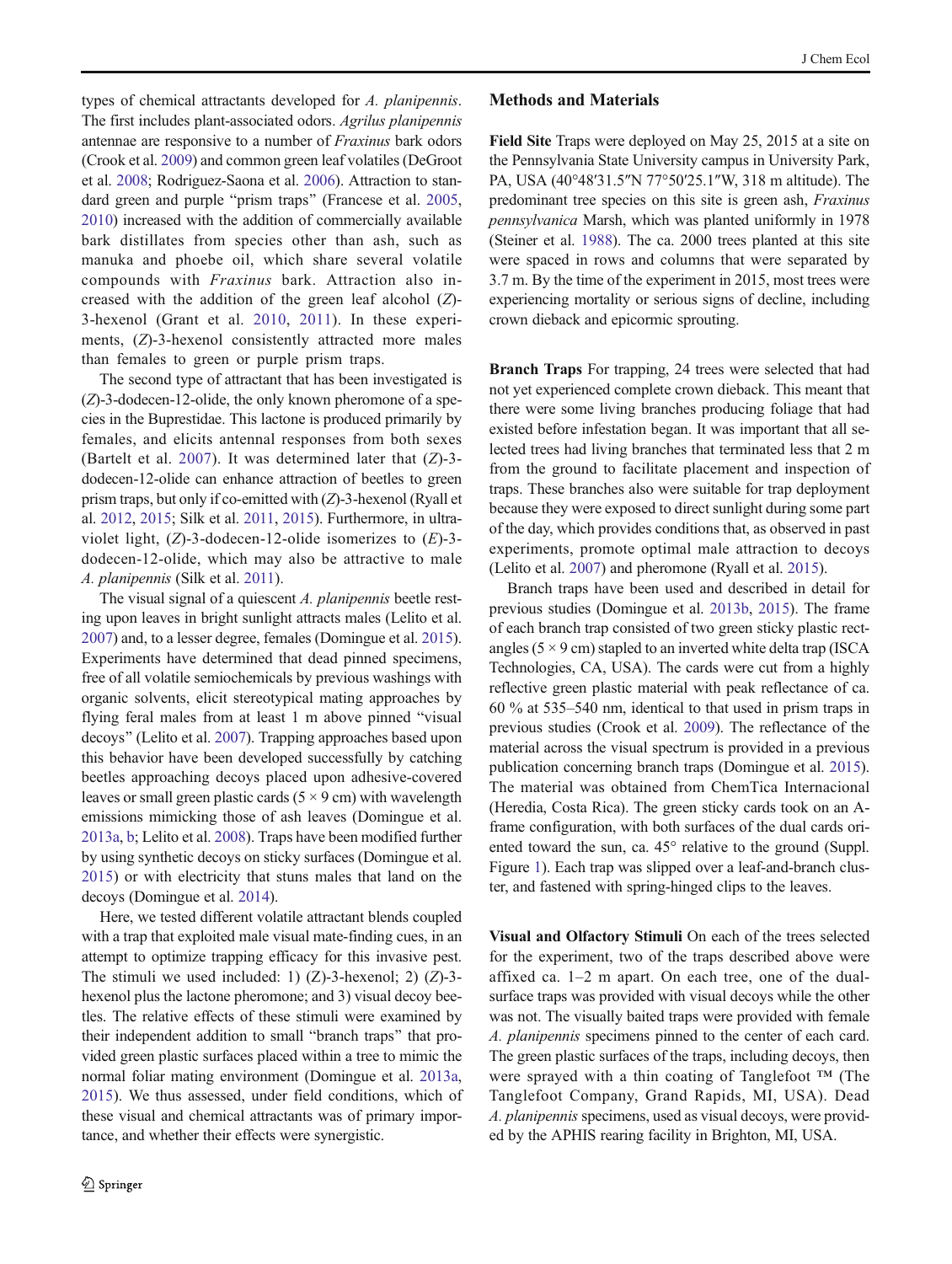One of three odor treatments was assigned to each of the 24 trees selected. The two traps placed on each tree (visual decoyfree and visual decoy-baited), always were provided the same odor treatment, or no odor at all, in order to test the interaction between visual and chemical cues. The first odor treatment was an odor-free control. The second was (Z)-3-hexenol alone, consisting of  $(Z)$ -3-hexenol packets (Synergy Semiochemicals Burnaby, B.C., CA) attached to the interior of the open delta trap, both for visual decoy-free and visual decoy-baited branch traps placed on a tree. The release rate of (Z)-3-hexenol from each packet was ca. 40 mg/day, measured by weight loss. Thus, odor emanated from the trap at a height just below the green sticky-card surfaces (Suppl. Figure 1B). The odor treatment for the remaining one third of traps consisted of a combination of  $(Z)$ -3-hexenol and the lactone pheromone. For this treatment, the aforementioned  $(Z)$ -3hexenol packets again were clipped inside the branch trap but, in addition, a red rubber septum loaded with 3.0 mg of the lactone pheromone, emitted at ca. 60  $\mu$ g/day at 25 °C, also was fastened to the  $(Z)$ -3-hexenol pouch, such that it was exposed to air flow ca. 3 cm below the green surfaces of the cards.

So that variation in localized abundance of beetles and other unique tree effects were minimized, two additional precautions were taken with respect to experimental design. First, traps were placed so that different odor treatments always were assigned to trees close to one another (Suppl. Figure 2). Furthermore, within clusters of nearby trees, traps were rotated twice after their initial May 25 deployment: on June 20 and July 5. Using this protocol, each tree in the experiment was assigned to each of the three treatment groups for one time period during the course of the experiment. We also replaced beetle decoys on each trap when they were rotated, because beetles often darken after prolonged exposure to sunlight.

Handling of Specimens All traps were checked daily, with buprestids removed from each trap being placed in plastic bags for later identification. Only buprestid beetles were saved, with other non-target insects being discarded. Specimens were frozen (for up to 3 mo) before the Tanglefoot glue was removed, so that species and sexual identities of all A. planipennis could be confirmed. To remove the Tanglefoot glue, the specimens were placed in Histo-Clear (National Diagnostics, Atlanta, GA, USA) for 24 h, and then successively rinsed with hexane, acetone, and ethanol. Although nearly all buprestids were A. planipennis, a handful of specimens of other species, including Agrilus cyanescens Ratzeburg and Agrilus subcinctus Gory, also were caught, but these were too few to be considered in any analysis. All A. planipennis specimens were examined further by dissecting genitalia to confirm sex.

Statistical Analyses Analysis of variance was performed to evaluate the effects of decoy presence and odor treatment  $(2 \times 3$  factorial design). We also included a factor in the model,  $Day*Tree(Odor)$ , which considered the interaction of the day of the trapping event with the individual tree upon which each odor treatment was deployed. This interaction effect was used as the error source for ANOVA. The model was applied separately for male and female A. planipennis captures. Pearson correlations between daily male and female captures were calculated separately within each decoy and odor treatment combination. Proc GLM and Proc CORR in SAS version 9.2 2008 (SAS institute, Cary, NC, USA) were used for these calculations.

We also were interested in potential phenological factors that affect trap captures. Thus, we compared the average date on which each male or female A. planipennis landed upon the trap, within each decoy and odor treatment combination. As observed in past trapping experiments (Domingue et al. [2015\)](#page-5-0), seasonal trap captures of beetles had a multimodal distribution. Within each treatment, the dates of capture of  $N$  specimens were re-sampled with replacement N times in each of 10, 000 replicates to provide 95 % bootstrap confidence intervals. Confidence intervals for the differences of resampled means of each of the 15 possible comparisons of treatment means also were calculated. To correct for experiment-wise error, a conservative Bonferroni adjustment was performed, evaluating 99.67 % confidence intervals of the distribution of differences between the bootstrapped means, to obtain comparisons at  $\alpha$  = 0.05.

## **Results**

During the first few days of the trapping experiment, there was a small peak in male capture, which was similar in magnitude for all odor and visual decoy treatments (Fig. [1\)](#page-3-0). All experimental treatments had their greatest captures near June 20. In some treatments, another peak was distinguishable around July 12. This later peak was associated with traps that had been baited with either visual decoys or lactone pheromone (Fig. [1](#page-3-0) b,d,e,f).

Analysis of variance demonstrated effects of odor treatment and decoy presence on male trap captures (Table [1](#page-3-0)), with more beetles caught in visual decoy-baited traps with (Z)-3 hexenol-plus-lactone than in all other treatments without one or more of these stimuli (Fig. [2](#page-4-0)a). The male catch was roughly twice as great when all of these attractants were used together compared to any of the other treatments.

The late season trap capture of males, which was common for some treatments (Fig. [1\)](#page-3-0), contributed to differences in average date of trap capture (Fig. [2b](#page-4-0)). Visual decoy-baited traps with  $(Z)$ -3-hexenol, or  $(Z)$ -3-hexenol plus lactone (with or without decoys), had similar average dates on which males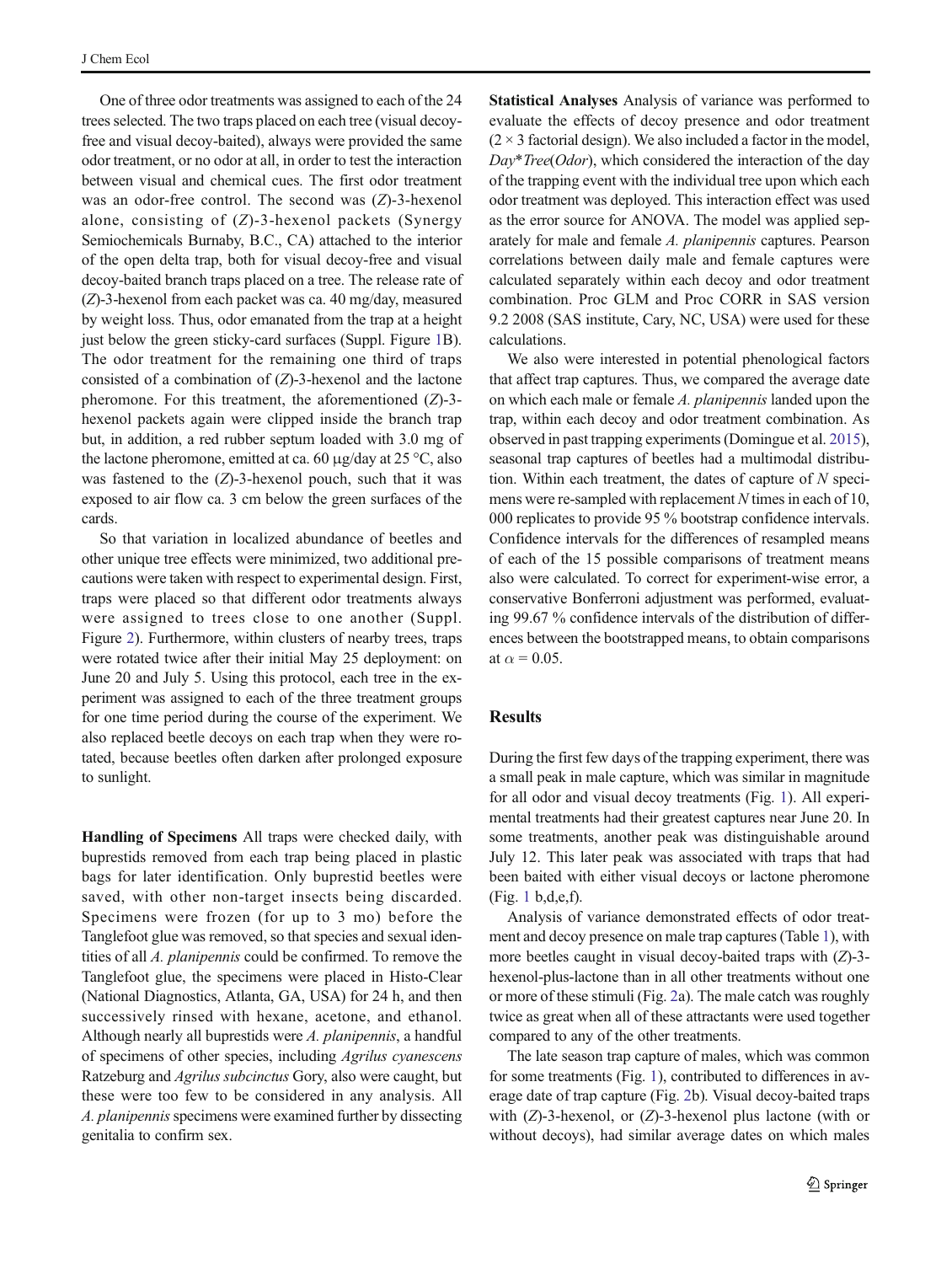<span id="page-3-0"></span>

Fig. 1 Mean (±SE) capture of adult male Agrilus planipennis on traps of each treatment for every day throughout the season in six experimental treatments including a odorless without a decoy, b odorless with a decoy, c (Z)-3-hexenol-baited without a decoy, d (Z)-3-hexenol-baited with a decoy,  $e(Z)$ -3-hexenol and lactone-baited without a decoy, and (f)  $(Z)$ -3-hexenol and lactone-baited with a decoy

were captured, ranging from June 24–26. However, visual decoy-free traps that were either odorless or baited only with (Z)-3-hexenol, had earlier mean male capture dates ranging from June 15–17. Odorless, visual baited-traps had a mean capture date near June 18, which was not different from either group. Thus, the observed increase in attraction of males to the decoy and pheromone baited traps was at least partially associated with these traps continuing to capture males later in the season.

There were far fewer females ( $N = 92$ ) than males ( $N = 620$ ) captured during the course of the trapping experiment.

Defined peaks in catch were not as readily apparent as they were for males (Fig. [3\)](#page-4-0). Female captures occurred sporadically and earlier in the season, usually before July 1. The odor treatment had an effect on female trap capture, but the presence of decoys did not (Table 1). More females were caught on traps baited with  $(Z)$ -3-hexenol plus lactone than on those baited with only  $(Z)$ -3-hexenol (Fig. [2c](#page-4-0)). Odorless traps were of intermediate effectiveness. There were no effects of either odor or decoy upon date of female trap capture (Fig. [2](#page-4-0)d).

Within the odorless and  $(Z)$ -3-hexenol treatments, regardless of whether or not decoys were present, there were negative correlations between male and female captures (Table 1). However, in the (Z)-3-hexenol plus lactone-baited treatment, there was no correlation between the total number of males and females that were captured for both visual decoy- and non-visual decoy-baited traps (Table [2\)](#page-4-0).

#### **Discussion**

The data indicate that visual decoys and volatile odor blends contribute to the attraction of male A. planipennis during field trapping. Although a positive effect previously was shown when (Z)-3-hexenol, phoebe oil or manuka oil was added to decoy traps for A. planipennis (Domingue et al. [2013a](#page-5-0)), it is apparent that the addition of lactone pheromone to  $(Z)$ -3hexenol also enhances attraction to decoy traps. This experiment demonstrated that any optimal formulation for branch traps should include the presentation of visual decoys, (Z)-3 hexenol, and the lactone pheromone. Comparing decoy-baited branch traps by using only  $(Z)$ -3-hexenol against those with addition of the pheromone to  $(Z)$ -3-hexenol, there was an 82 % increase in trap capture of A. planipennis males in the latter. Without visual decoys, the  $(Z)$ -3-hexenol plus lactonebaited traps had an 86 % increase in catch relative to traps baited with (Z)-3-hexenol. These increases are within the range that were found in prism trap captures when the lactone pheromone was added alongside (Z)-3-hexenol (Ryall et al. [2012,](#page-6-0) [2015](#page-6-0); Silk et al. [2011,](#page-6-0) [2015](#page-6-0)).

|         | Source                      | DF             | Type III SS | Mean Square | F                         | $\boldsymbol{P}$  |
|---------|-----------------------------|----------------|-------------|-------------|---------------------------|-------------------|
| Males   | Day <sup>a</sup> Tree(Odor) | 1245           | 764         | 0.614       | Error source <sup>a</sup> |                   |
|         | Odor                        | $\overline{c}$ | 22.9        | 11.5        | 18.69                     | ${}_{0.001}$      |
|         | Decoy                       |                | 10.3        | 10.3        | 16.71                     | ${}_{\leq 0.001}$ |
|         | Odor <sup>a</sup> Decoy     | 2              | 5.54        | 2.77        | 4.51                      | 0.011             |
| Females | Day <sup>a</sup> Tree(Odor) | 669            | 55.9        | 0.0836      | Error source <sup>a</sup> |                   |
|         | Odor                        | $\overline{c}$ | 0.760       | 0.380       | 4.55                      | 0.011             |
|         | Decoy                       |                | 0.0476      | 0.0476      | 0.57                      | 0.451             |
|         | Odor <sup>a</sup> Decoy     | $\overline{c}$ | 0.260       | 0.130       | 1.56                      | 0.212             |

<sup>a</sup> For both males and females, the tree by date variance was used as the error term for a  $2 \times 3$  factorial analysis of odor and decoy effects

Table 1 Analysis of variance for adult male and adult female Agrilus planipennis captures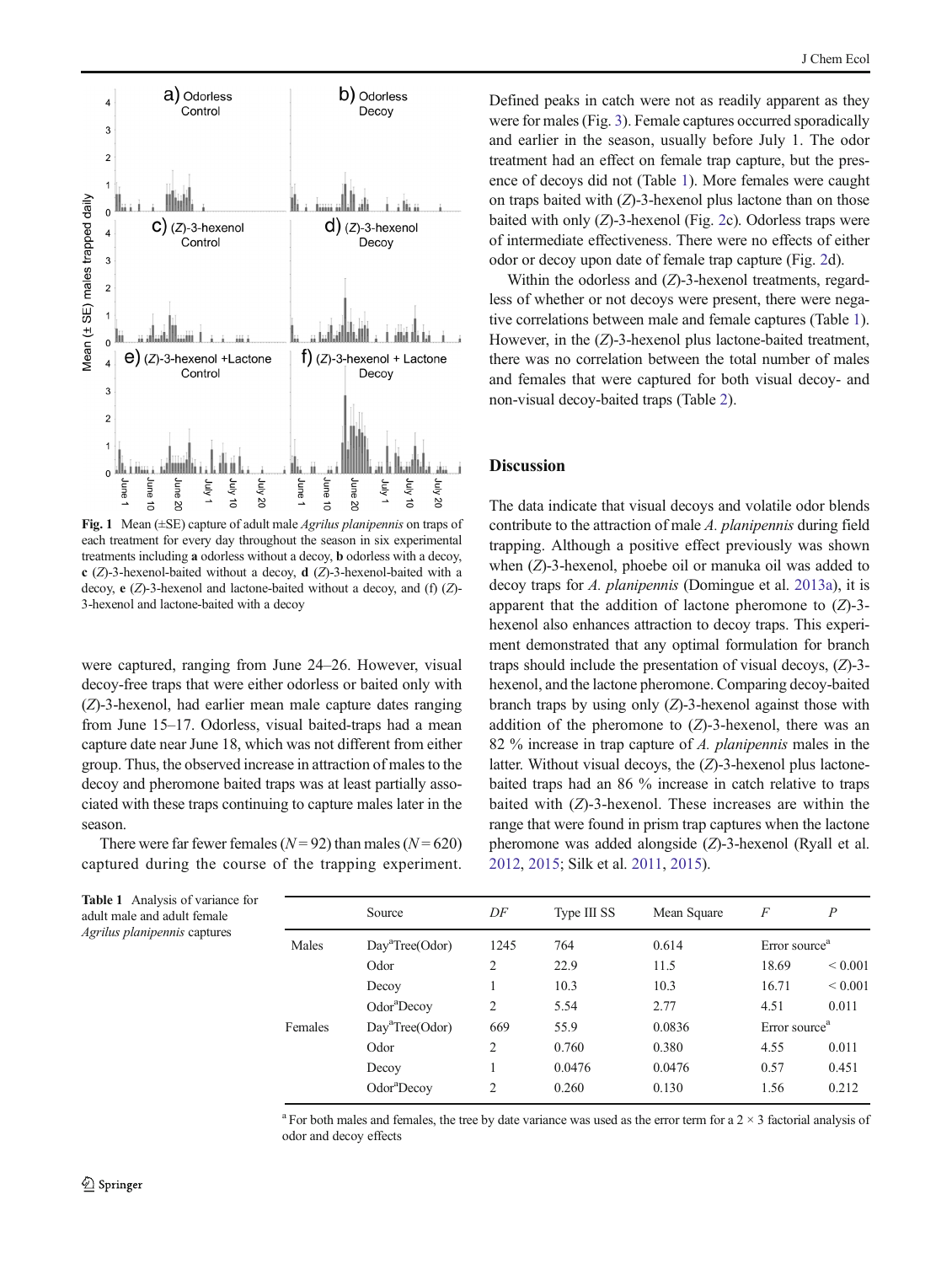<span id="page-4-0"></span>Fig. 2 Mean  $(\pm SE)$  daily captures and mean  $(\pm 95\%$ bootstrap CI) date of capture of adult males (a, b) and females (c, d) Agrilus planipennis within each of the six decoy and odor treatments. For daily capture rates, different letters indicate differences among means  $(P < 0.05$ , using Tukey adjustment). For male capture rates, all treatments were considered separately, but for female captures, the decoy treatments were pooled because the effect was not significant (Table [1](#page-3-0)). For male capture dates, different letters indicate differences among means  $(P < 0.05$ , Bonferroni adjustments respectively). Female capture date showed no differences among treatments



**Odor and Decoy Treatment** 

Although visual decoys increased male captures when added to odor baits, it was not expected that decoys would have such a small effect on male catch when added to odorfree traps. In previous A. planipennis trapping experiments that included treatments in which no odor lures were provided,



**Fig. 3** Mean ( $\pm$ SE) capture of adult female *Agrilus planipennis* on traps for every day throughout the season in six experimental treatments, including **a** odorless without a decoy, **b** odorless with a decoy, **c**  $(Z)$ -3hexenol-baited without a decoy, d (Z)-3-hexenol-baited with a decoy, e  $(Z)$ -3-hexenol and lactone-baited without a decoy,  $f(Z)$ -3-hexenol and lactone-baited with a decoy

there were significant and consistent increases in trap captures when decoys were added to traps (Domingue et al. unpublished; Lelito et al. [2008](#page-6-0)). Failure to observe such an effect might be the result of unintended odor interactions between the traps. More specifically, those males that were more actively seeking mates may have bypassed trees on which no supplemental odors were added in order to search for mates on nearby trees baited with volatile attractants. Thus, most males on traps on control trees simply may have been males approaching foliage for feeding and incidentally landing upon branch traps.

The number of females caught in this experiment was much lower than the number of males and, consequently, it was more difficult to elucidate and interpret the phenological and behavioral factors that influenced capture of females. In a previous experiment, females were caught at a higher rate on similar branch traps when decoys were added, although they typically were caught further away from the visual decoys on

Table 2 Pearson correlations between adult male and adult female Agrilus planipennis captures within each of the odor and decoy treatments applied to the branch traps

| Odor                         | Decoy   | Correlation Coefficient |
|------------------------------|---------|-------------------------|
| <b>Odorless</b>              | Absent  | $-0.342**$              |
|                              | Present | $-0.469*$               |
| $(Z)$ -3-hexenol             | Absent  | $-0.482*$               |
|                              | Present | $-0.428*$               |
| $(Z)$ -3-hexenol and lactone | Absent  | $-0.034$                |
|                              | Present | 0.090                   |
|                              |         |                         |

\*The correlation coefficient is significant at  $\alpha = 0.05$ 

\*\*The correlation coefficient is marginally significant at  $\alpha = 0.1$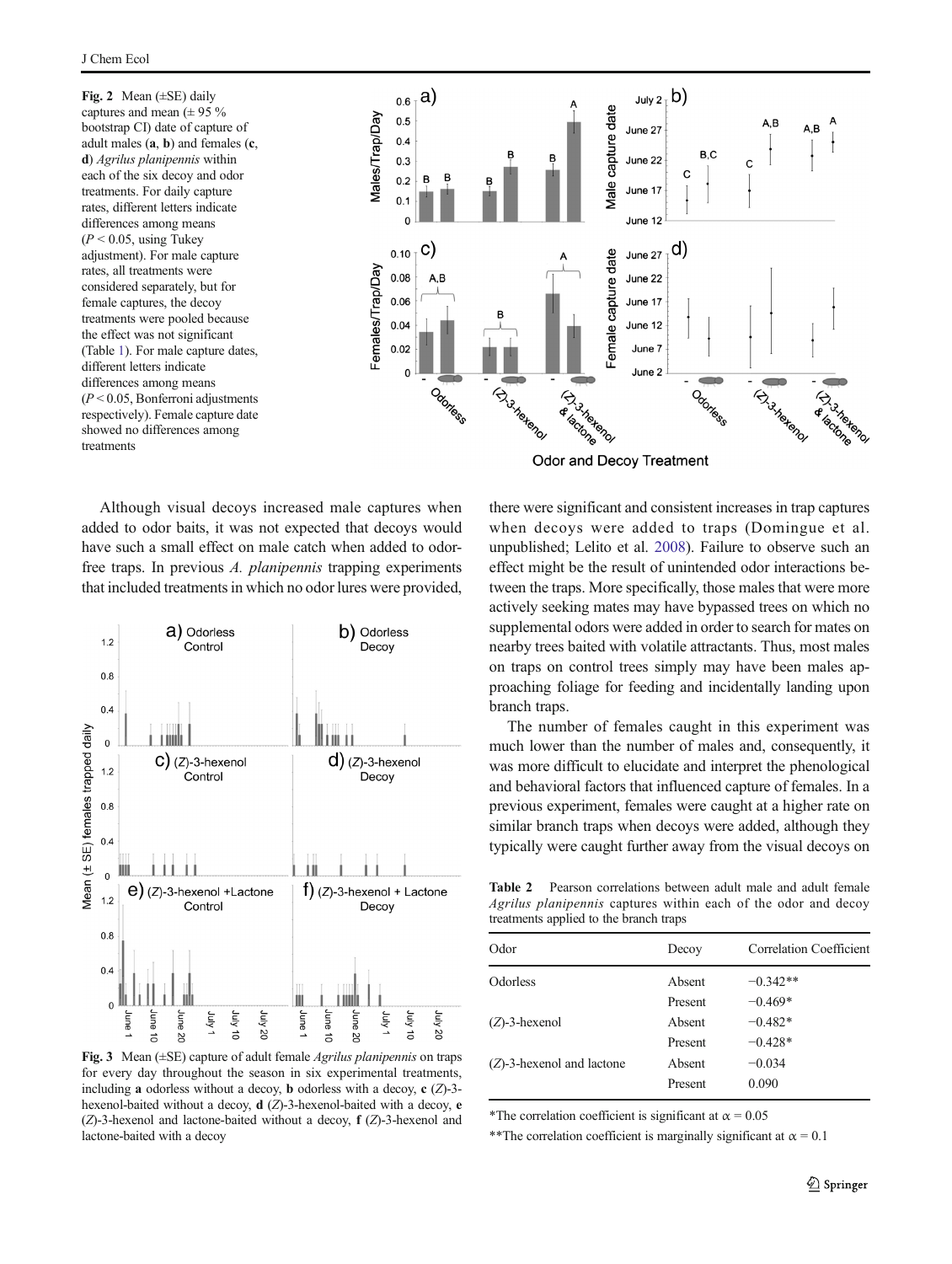<span id="page-5-0"></span>the sticky surfaces than were males (Domingue et al. 2015). Furthermore, in another trapping experiment, simply using a background of a single ash leaflet, a much smaller background for the visual decoy, decoys had a negative impact on female capture rate (Lelito et al. [2008](#page-6-0)). In the current study, there was a negative correlation between female and male captures in the absence of the lactone pheromone. This finding is consistent with previous experiments because it suggests that there can be positive or negative feedback to females from the visual signal of other beetles, depending on the uninhabited background space available to approaching females. Thus, when many male beetles were caught on traps, females became less likely to approach. However, in the current study, when (Z)-3-hexenol plus lactone was presented, there was no longer a negative relationship between male and female captures, despite very high rates of male captures (Figs. [1](#page-3-0), [2](#page-4-0)). Thus, for female A. *planipennis*, the (Z)-3-hexenol plus lactone cue may be more consistently attractive and take precedence over visual cues, which can change depending on beetle density and background. Thus, female-emitted pheromone seemed to encourage other females to join higher density aggregations of other A. planipennis that would otherwise be avoided when this signal is absent.

There are several implications of these findings for potential use of these small branch traps as an alternative to larger prism and funnel traps in some applications. Although visualdecoy baited traps could detect A. planipennis at as high a frequency as the larger prism traps at high population densities (Domingue et al. 2013a), branch traps have not yet been evaluated for A. planipennis detection at lower population densities. Given the results of this study and previous ones using prism traps (Silk et al. [2011](#page-6-0)), use of (Z)-3-hexenol and the lactone pheromone, (Z)-3-dodecen-12-olide, likely should provide an optimal attractive formulation for all traps potentially deployed for such a comparison. Additionally, branch traps might prove to be easier to use and more cost-effective if other low cost materials could be substituted. It already has been determined that inexpensive 3D-printed plastic models coated with green paint are durable and attract A. planipennis to traps as well as do real dead-beetle decoys, which deteriorate through the season (Domingue et al. 2015). Other increases in cost effectiveness may be attainable. For instance, experiments using prism traps have suggested that it may be possible to replace (Z)-3-dodecen-12-olide with a saturated analog (Silk et al. [2015](#page-6-0)). Thus, it would be useful to confirm similar efficacy of the branch traps with these alternative visual and chemical signals. A (Z)-3-hexenol plus lactone formulation also might increase the detection capabilities of visual decoy-based electric stun traps (Domingue et al. 2014), which have deployment advantages because they preclude the need for sticky glue. Such traps would require less maintenance, because there is no accumulation of "visual clutter" from non-target (and target) insects on the surfaces that

compromises the quality of the visual signal emitted by a single, attractive visual decoy.

More broadly, the current study advances our understanding of the synergistic effects of both visual and semiochemical cues produced by both this buprestid and its host plant. It is now clear that each of these factors plays a role in mate finding and host location in adult A. planipennis. Male attraction clearly is synergized by a combination of the decoy with (Z)-3-hexenol and lactone pheromone. Female responses remain difficult to elucidate, in part because of lower capture numbers, and perhaps also because of greater complexity of their behavioral repertoire. It also should be possible to manipulate characteristics of these signals under different field conditions with respect to population density and host condition to elucidate further the pertinent visual- and chemicalmediated behaviors in this species.

Acknowledgments We thank Dr. Kim Steiner and Jennifer Berkebile of the Penn State Department of Forestry for assistance in providing information about the experimental plot. Loyal Hall and Kevin Cloonan of the Penn State Department of Entomology and Haibin Chen of Wenzhou Medical University, China assisted in trap collection. Lucas Roscoe of Natural Resources Canada provided useful suggestions for the initial manuscript of this work. The work was funded by the United States Department of Agriculture, Animal and Plant Health Inspection Service program supporting the Development of Detection Tools for Exotic Buprestid Beetles (12-8130-1430-CA). We thank CFS and ACOA-AIF, Canada for partial funding to PS and KR.

## References

- Bartelt R, Cossé AA, Zilkowski BW, Fraser I (2007) Antennally active macrolide from the emerald ash borer Agrilus planipennis emitted predominantly by females. J Chem Ecol 33:1299–1302
- Cappaert D, McCullough DG, Poland TM, Siegert NW (2005) Emerald ash borer in North America: a research and regulatory challenge. Am Entomol 51:152–165
- Crook DJ, Khrimian A, Francese JA, Fraser I, Poland TM, Sawyer AJ, Mastro VC (2009) Development of a host-based semiochemical lure for trapping emerald ash borer Agrilus planipennis (Coleoptera: Buprestidae). Environ Entomol 37:356–365
- DeGroot P, Grant GG, Poland TM, Scharbach R, Buchan L, Nott RW, Macdonald L, Pitt D (2008) Electrophysiological response and attraction of emerald ash borer to green leaf volatiles (GLVs) emitted by host foliage. J Chem Ecol 34:1170–1179
- Domingue MJ, Lakhtakia A, Pulsifer DP, Hall LP, Badding JV, Bischof JL, Martín-Palmad RJ, Imrei Z, Janik G, Mastro VC, Hazen M, Baker TC (2014) Bioreplicated visual features of nanofabricated buprestid beetle decoys evoke stereotypical male mating flights. Proc Natl Acad Sci U S A 111:14106–14111
- Domingue MJ, Pulsifer DP, Lakhtakia A, Berkebile J, Steiner KC, Lelito JP, Hall LP, Baker TC (2015) Detecting emerald ash borers (Agrilus planipennis) using branch traps baited with 3D-printed beetle decoys. J Pest Sci 88:267–279
- Domingue MJ, Lelito JP, Fraser I, Mastro VC, Tumlinson JH, Baker TC (2013a) Visual and chemical cues affecting the detection rate of the emerald ash borer in sticky traps. J Appl Entomol 137:77–87
- Domingue MJ, Imrei Z, Lelito JP, Muskovits J, Janik G, Csóka G, Mastro VC, Baker TC (2013b) Field trapping of European oak buprestid